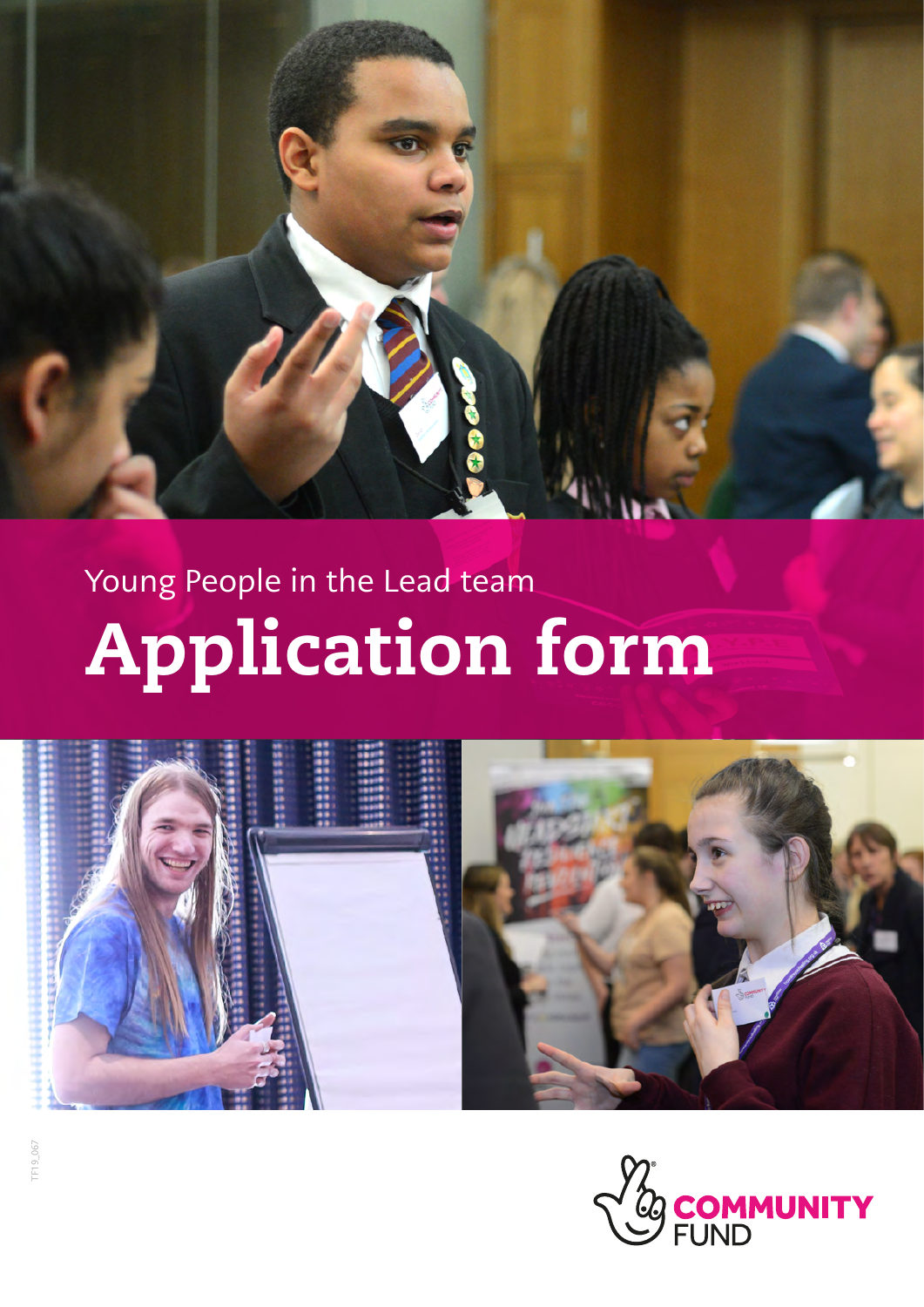## Please type or write clearly in the spaces provided or why not video your answers and send us the YouTube link to [joanne.rich@tnlcommunityfund.org.uk](mailto:joanne.rich@tnlcommunityfund.org.uk)

If you require any help with this form please email us at [joanne.rich@tnlcommunityfund.org.uk](mailto:joanne.rich@tnlcommunityfund.org.uk)

#### Your details

| <b>Name</b>      |  |
|------------------|--|
| <b>Address</b>   |  |
|                  |  |
|                  |  |
| <b>Email</b>     |  |
| <b>Telephone</b> |  |
| <b>DOB</b>       |  |

Why are you applying to volunteer for the Young People in the Lead role? Please type or write your reply below:

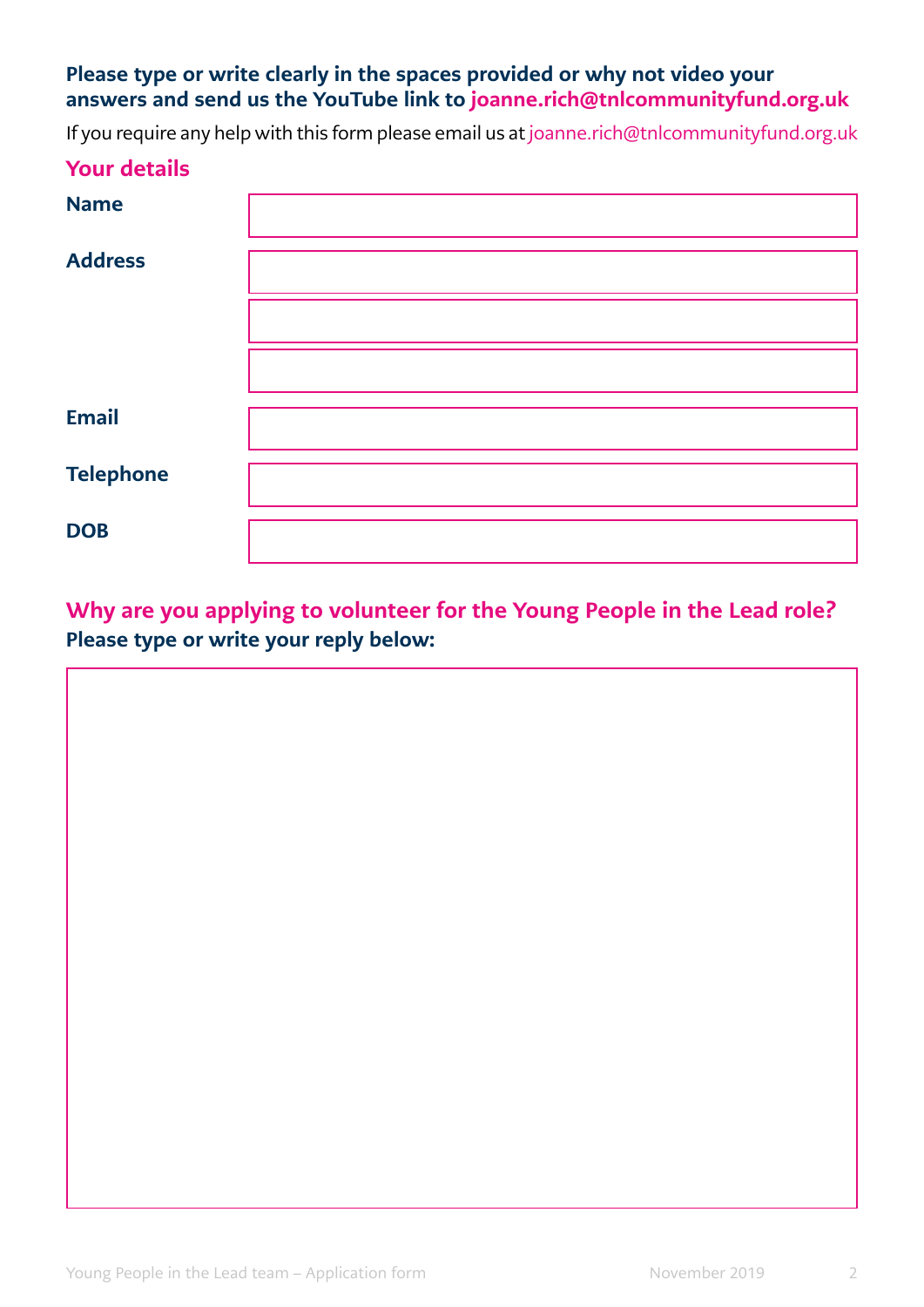What skills, knowledge and experience do you have that you think are necessary to this role? Please type or write your reply below:

Tell us one idea you have that would positively change your local community?

Please type or write your reply below: